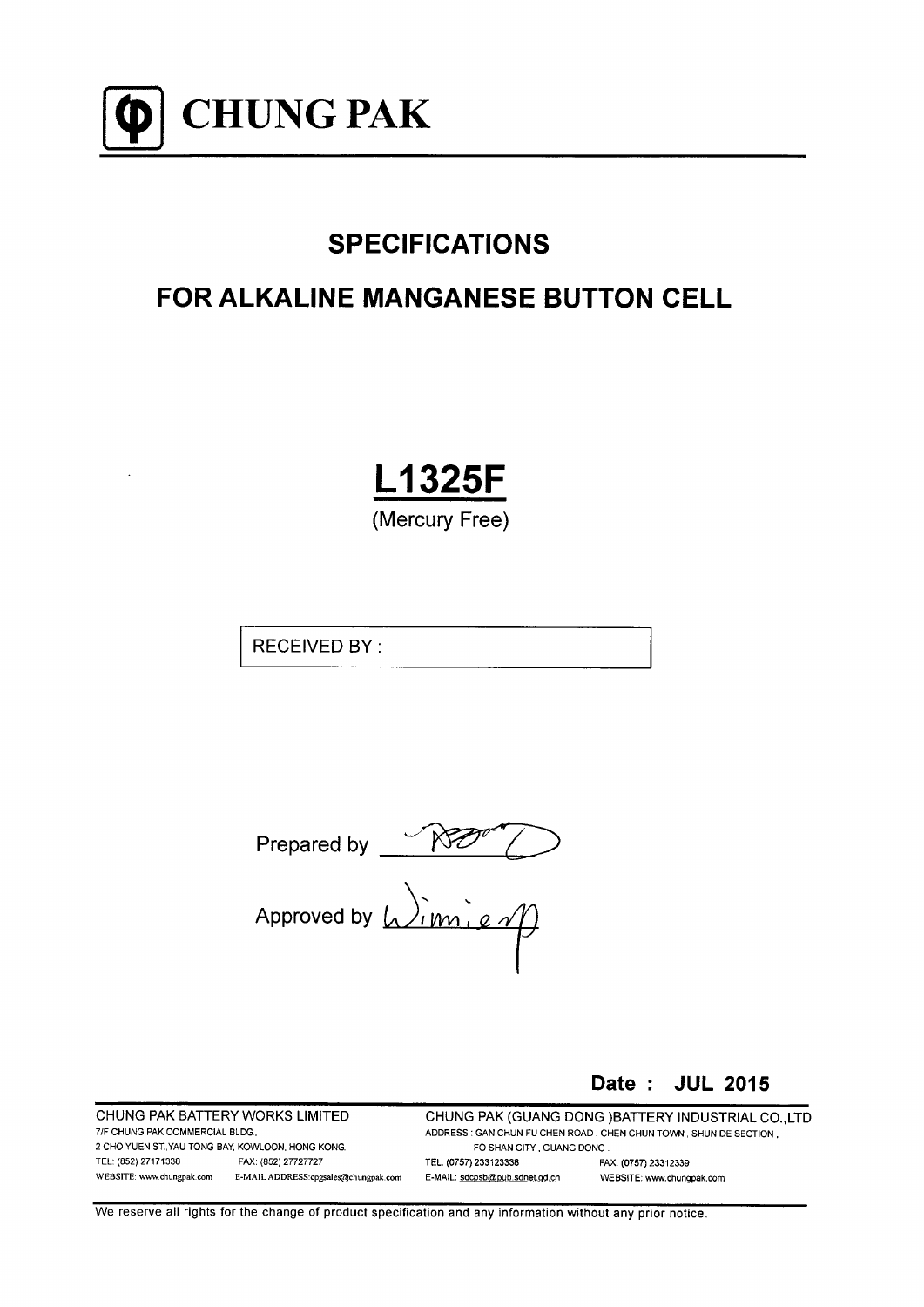

### *1*、*Scope*

 The specification is applicable to the "Vinnic" brand Alkaline Manganese Button Cell L1325F (Mercury free) supplied by CHUNG PAK BATTERY WORKS LTD.

### *2*、*Kind of Products Specified*

Name (Designation): L1325F IEC Designation: 4LR44

### *3*、*Technical Specification*

3.1 Dimension:

| Height (H)        | $25.2^{+0}_{-0.8}$ | mm |
|-------------------|--------------------|----|
| Diameter $(\Phi)$ | $13.0^{+0}_{-0.5}$ | mm |

3.2 Average Weight: 9.83 g

3.3 Nominal Voltage: 6.0 V

3.4 Nominal Capacity:152 mAh (Discharge at 27 KΩ to 3.6 V )

3.5 Typical Discharge Duration: 800 hrs (Discharge at 27 KΩ to 3.6V )

3.6 The Drawing of The Finished Battery :

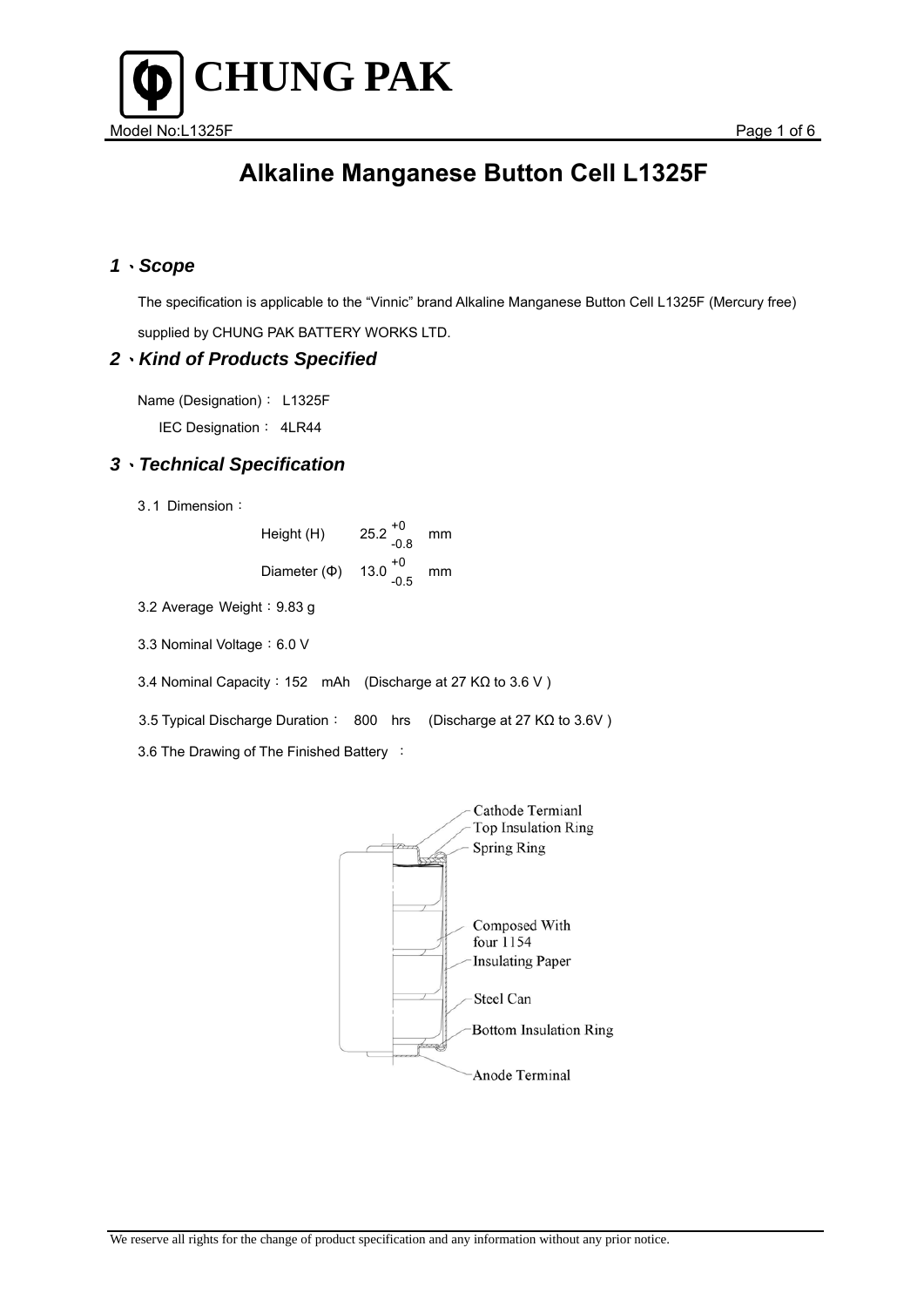

3.7 Outside Shape Dimensions and Terminals:





### *4*、*Performance*

4.1 Open-circuit Voltage:

| Initial                | $\geq 6.20$ V |
|------------------------|---------------|
| After12 Months Storage | $\geq 6.04$ V |

4.2 Service Out-put:

| Load Resistance                                     | 27 K $\Omega$ |
|-----------------------------------------------------|---------------|
| Discharge Method                                    | Continuously  |
| End-point Voltage                                   | 3.6V          |
| Minimum Duration<br>(Initial)                       | 780 Hrs       |
| <b>Minimum Duration</b><br>(After12 Months Storage) | 740 Hrs       |

Remark:The word "initial" is applicable to the products elapsed three months or less after production.

4.3 High Temperature Electrolyte Leakage Resistance:

No deformation and no external electrolyte leakage shall be observed.

4.4 Expiry period: One year.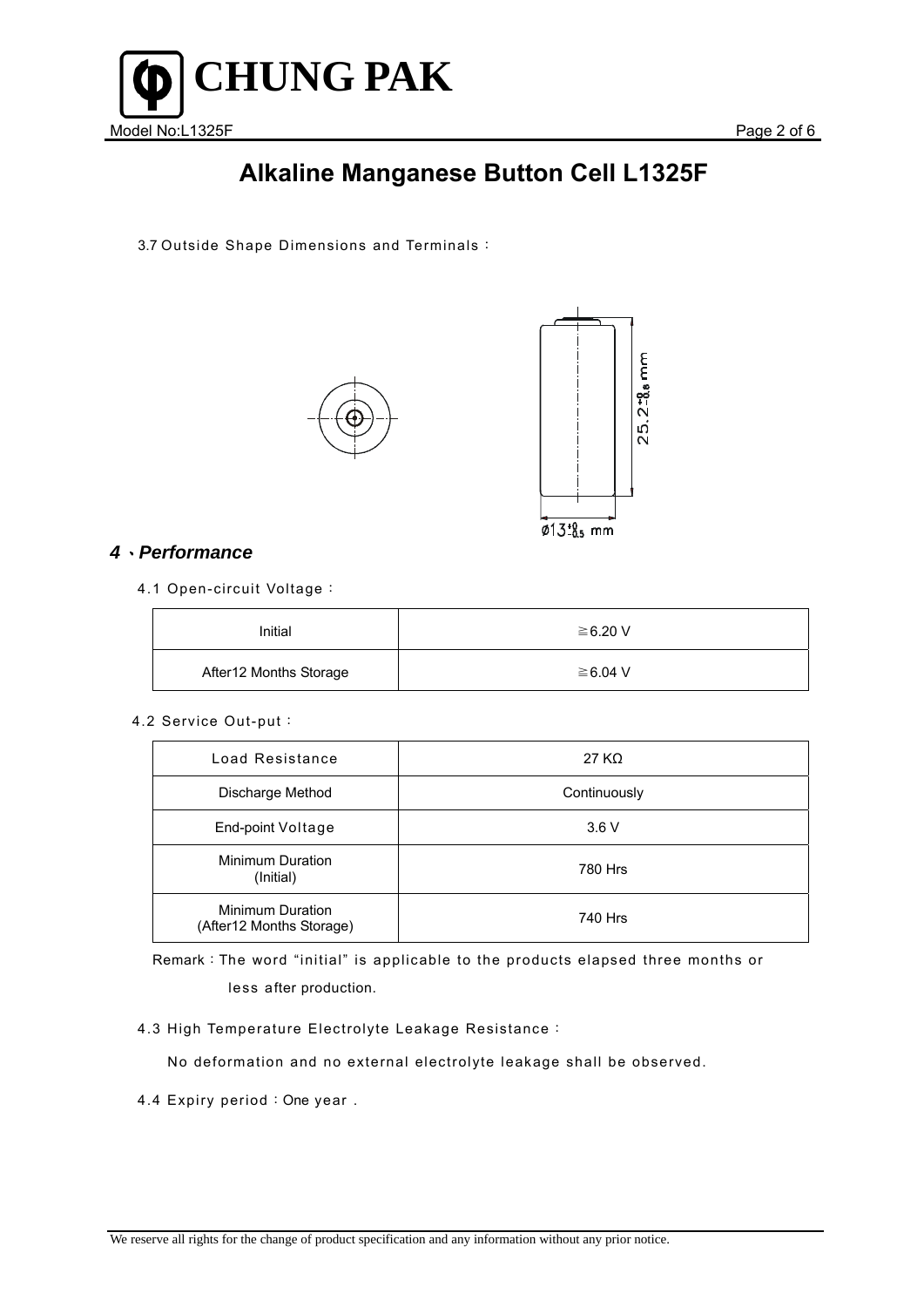

### *5*、*Brand and packaging*

5.1 Appendix 1: Standard and packaging



5.2 Any specific design and packing requirements will be accommodated as required.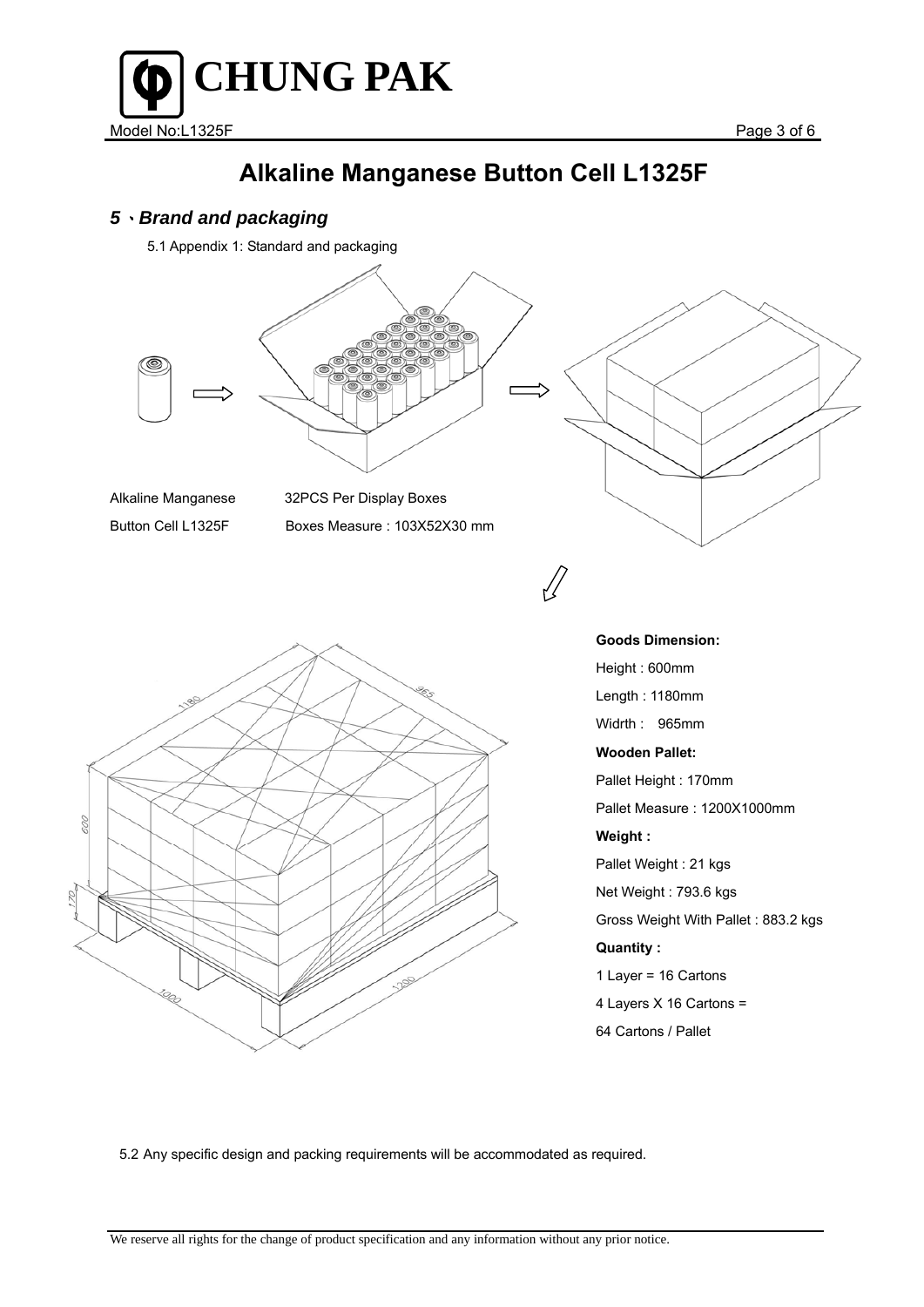

### *6*、*Safety instructions*

| Warning                                                                                                                                                        | <b>Danger</b>                                                                                                                                                                                                                                                                          |
|----------------------------------------------------------------------------------------------------------------------------------------------------------------|----------------------------------------------------------------------------------------------------------------------------------------------------------------------------------------------------------------------------------------------------------------------------------------|
| 1 Don't throw the batteries into fire or heat the batteries.                                                                                                   | This may cause the batteries to disrupt or ignite.                                                                                                                                                                                                                                     |
| 2 Don't directly solder the batteries.                                                                                                                         | This may damage their insulating tapes and<br>protective installation.                                                                                                                                                                                                                 |
| 3 Don't insert and use batteries with the $\theta$ & $\Theta$<br>electrode inverse.                                                                            | This can damage the batteries for being force<br>charged, even may cause leakage, heat generation,<br>disrupt, explosion or ignition.                                                                                                                                                  |
| 4 Don't short-circuit the positive and negative<br>terminals of a battery.                                                                                     | This may cause heat generation, leakage, explosion,<br>fire and personal injury.                                                                                                                                                                                                       |
| 5 Don't expose the batteries to water.                                                                                                                         | This can cause heat generation or rust.                                                                                                                                                                                                                                                |
| 6 Don't charge and force discharge batteries.                                                                                                                  | This may cause leakage, heat generation, even<br>explosion and ignition.                                                                                                                                                                                                               |
| <b>7</b> Don't disassemble or damage the external tubes<br>of the batteries or modify the batteries(stack-up<br>batteries) etc.                                | This easily results in short-circuit, leakage, even<br>ignition.                                                                                                                                                                                                                       |
| 8 Store unused batteries in their original packaging away<br>from metal objects.                                                                               | This can cause battery short-circuiting which may result in<br>venting, leakage, and explosion and personal injury.                                                                                                                                                                    |
| batteries.                                                                                                                                                     | <b>9</b> Don't crush, puncture, or otherwise mutilate to deform This may cause venting, leakage, explosion and personal<br>injury.                                                                                                                                                     |
| 10 Immediately stop using the batteries if leakage,<br>discolor or etc. with them are detected.                                                                | This may cause accidents to occur.                                                                                                                                                                                                                                                     |
| 10 Don't drop or strongly strike the batteries.                                                                                                                | This may result in leakage, heat generation, disrupt, even<br>ignition.                                                                                                                                                                                                                |
| 12 To avoid using at high temperature and high<br>humidity ambient.                                                                                            | This may cause batteries early damage.                                                                                                                                                                                                                                                 |
| 3 a. Be sure to use the batteries within a temperature<br>range from 0℃ to 40℃.<br>b. Be sure to storage the batteries within a<br>temperature range at 20±5℃. | a. Use the batteries beyond the temperature range<br>may cause leakage, heat generation, impaired<br>performance, and shortening of service life of the<br>batteries.<br>b. Storage the batteries beyond the temperature range<br>may cause heat generation, impaired performance, and |
| 49 Don't use old batteries with new ones.                                                                                                                      | shortening of service life of the batteries.<br>Some batteries may be over-discharged. This can result in<br>venting, leakage, explosion and personal injury.                                                                                                                          |
| <b>5</b> Don't use our batteries with any other type or brand<br>of batteries.                                                                                 | Mixed-matching of batteries may result in heat<br>generation, leakage or explosion.                                                                                                                                                                                                    |
| <b>66</b> Remove batteries from equipment if it is not to be<br>used for an extended period of time.                                                           | When batteries beyond expiry period, electrolyte<br>leakage may occur causing damage to the equipment.                                                                                                                                                                                 |
| 10 Exhausted batteries should be immediately removed<br>from equipment.                                                                                        | When discharged batteries are kept in the equipment<br>for a long time, electrolyte leakage may occur causing<br>damage to the appliance and/or personal injury.                                                                                                                       |
| 18 Keep the batteries out of the reach of children.                                                                                                            | To avoid being swallowed. If swallowed, Please see<br>doctor immediately.                                                                                                                                                                                                              |
| 19 Don't allow children to replace batteries without<br>adult supervision.                                                                                     | This may cause wrong operation, even may occur<br>accident.                                                                                                                                                                                                                            |
| 20 Please use batteries within expiry period.                                                                                                                  | When batteries beyond expiry period, electrolyte<br>leakage may occur causing damage to the equipment.<br>And may impair batteries performance.                                                                                                                                        |
| 21) Don't take batteries by hand directly. Please wear<br>finger cots.                                                                                         | This may cause rust.                                                                                                                                                                                                                                                                   |
| 22 Don't take batteries with iron tweezer. Please use<br>plastic tweezer.                                                                                      | This can cause battery short-circuiting which may result<br>in heat generation, leakage, and explosion.                                                                                                                                                                                |

We reserve all rights for the change of product specification and any information without any prior notice.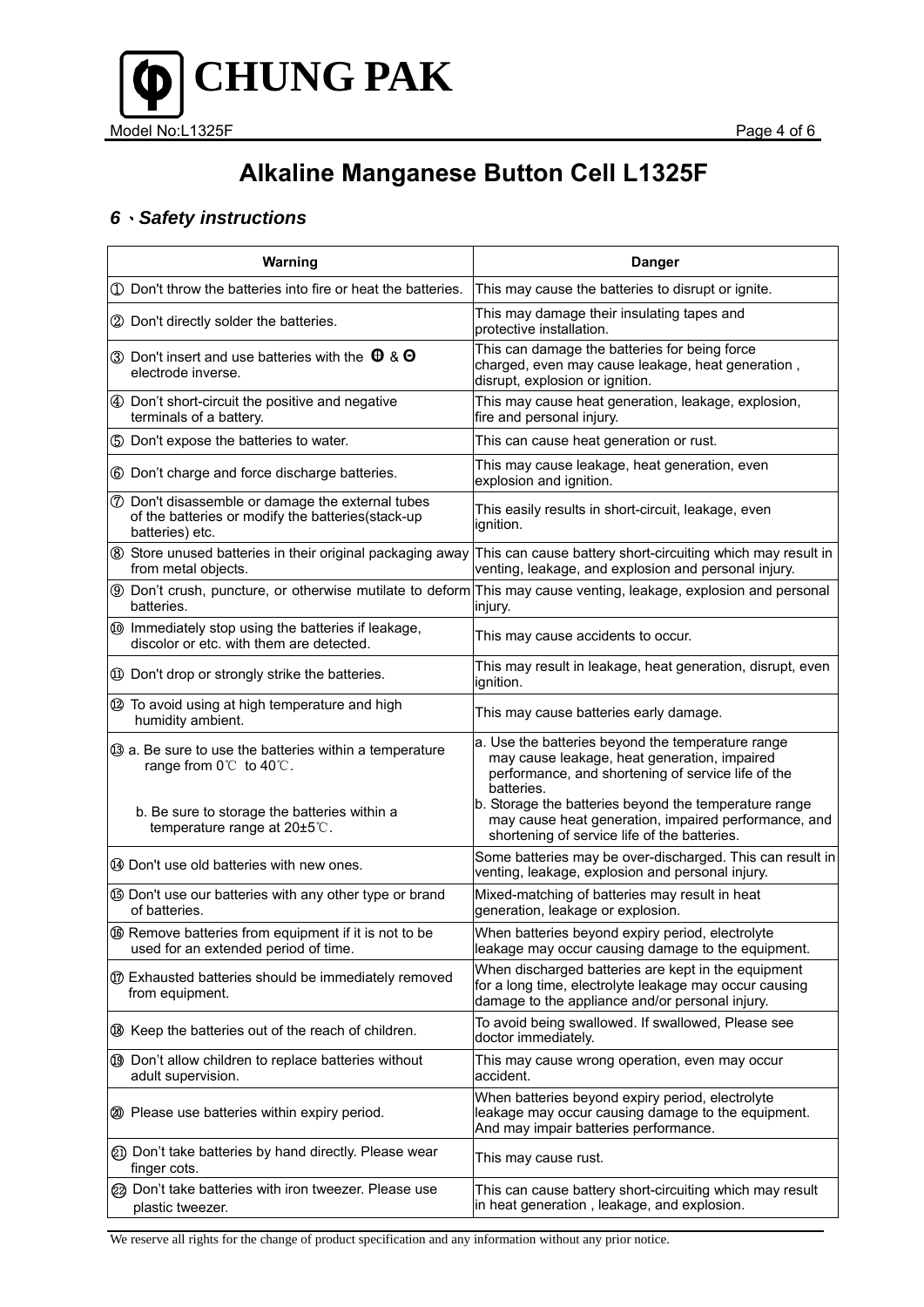

### *Appendix 1*:*Test*

### *1. Storage and Test Conditions for Samples*

Unless otherwise specified, the storage conditions for samples shall be, as a general rule,

at the temperature of 20±2℃ and the humidity of 65±20%.

#### *2. Measuring Instruments*

2.1 Voltmeter: The accuracy of the voltmeter shall be within 0.005V for each 1.5V. The

resistance of the measuring instrument shall be at least 10 times the discharge

resistance but with a minimum of 1 M ohms per volt of the scale.

- 2.2 Load Resistance: The load resistance shall include all of the external circuit, and its allowance shall be within ±0.5%.
- 2.3 Caliper: The caliper shall be the one having precision of 0.02 millimeters or the one having the same or superior precision to this.

#### *3. Test Methods*

- 3.1 Dimensions: Measurements shall be made by use of the calipers.
- 3.2 Appearance: Examination shall be carried out by visual inspection.
- 3.3 Open-circuit Voltage: Measurements shall be carried out before the start of discharge of the sample by use of the voltmeter .

#### 3.4 Service Out-put

Discharge Start Time: After leaving in an atmosphere at a temperature of 20±2℃ for at least 8 hours or more .

Discharge Method: As defined in 4.2, page 2.

Discharge End-point: The instant when the closed-circuit voltage has reached below the end-point voltage(as defined in 4.2, page 2).

3.5 High Temperature Electrolyte Leakage Resistance

The following conditions shall be adopted for the test:

- (1) Test temperature and humidity: 45±2℃, below 70%RH .
- (2) Test period: Leave to stand still 30 days .